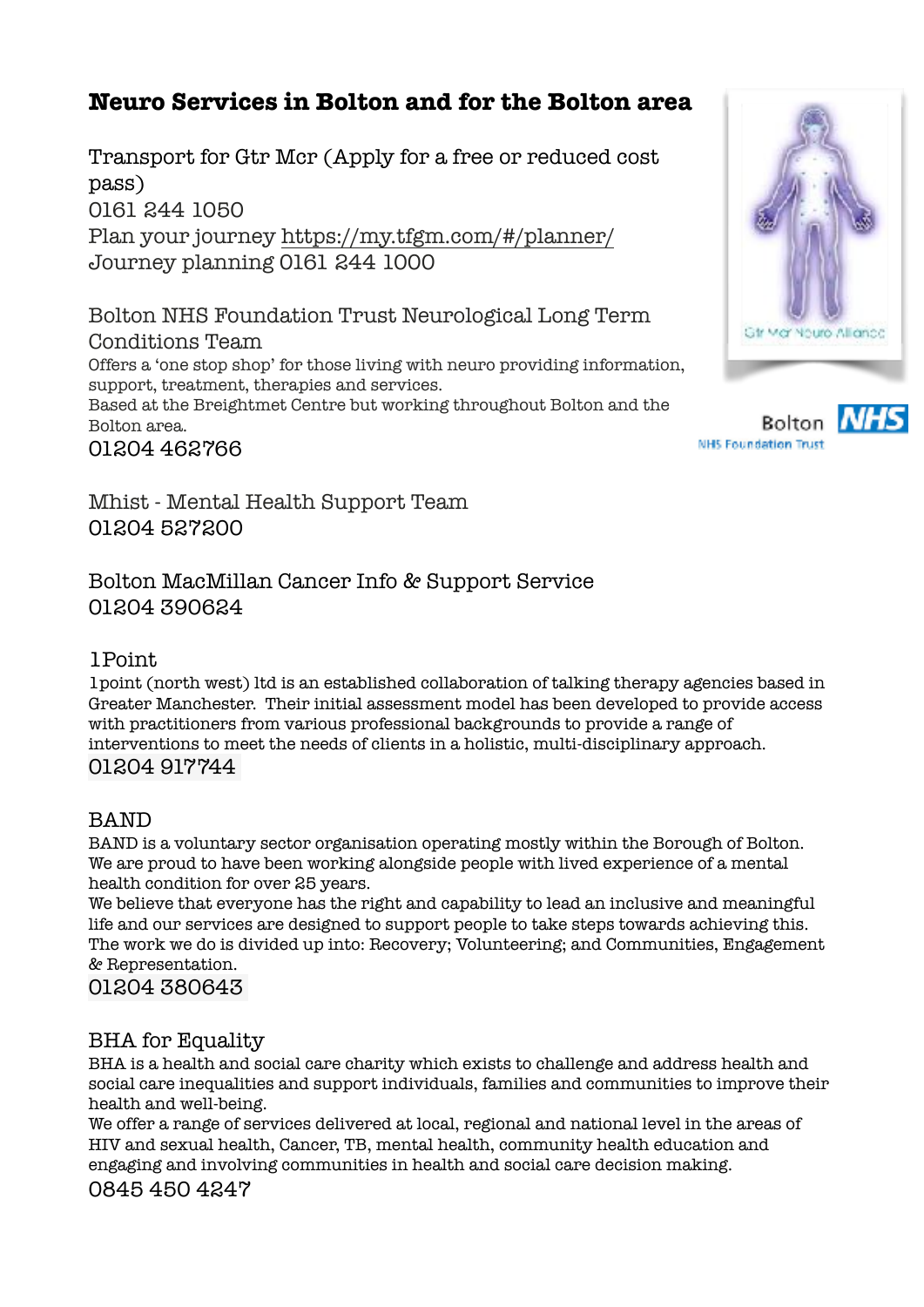Bolton CAB 03444 889 622

# Bolton Carers Support

Operates a helpline Monday, Tuesday, Thursday 10am to 4pm Wednesday 2pm to 4pm and Friday 10am to 1pm 01204 363056

#### Adapted Taxis (need to pre-book)

PIP & Chris – 07973 780 618 Cobra Taxi – 01204 577 777 Metro Taxi – 01204 520 000 Westhoughton – 07810 823 542 Abba – 07958 788 816

# Audio Book Service/Home Library

Printed or recorded books Adam or Anita – 01204 33 23 45 Anita - 07795044368

Adult Learning Disabilities Services 01204 333410

#### **LGF**

The Lesbian & Gay Foundation is a nationally-significant charity, which serves over 40,000 lesbian, gay and bisexual people a year. Their vision is of a fair and equal society where all lesbian, gay and bisexual people can achieve their full potential, and their mission is: 'Ending Homophobia, Empowering People'. 0845 3 303030

# ICRIT Healthcare Bolton

Provide an evidence-based and compassionately caring service to those in our care. 01204 325013

Bolton Eating Disorder Service 01204 462785

# ASC Healthcare Autism Treatment Centre

ASC Healthcare are an independent provider of services for people with a learning disability and/or autism spectrum conditions (asc) having a Senior Management Team made up of a range of highly skilled and experienced and qualified Clinicians and Practitioners cater exclusively for adults with an asc and are destined to become the leading independent provider of hospital in-patient therapy, treatment and support services across the UK.

01204 524552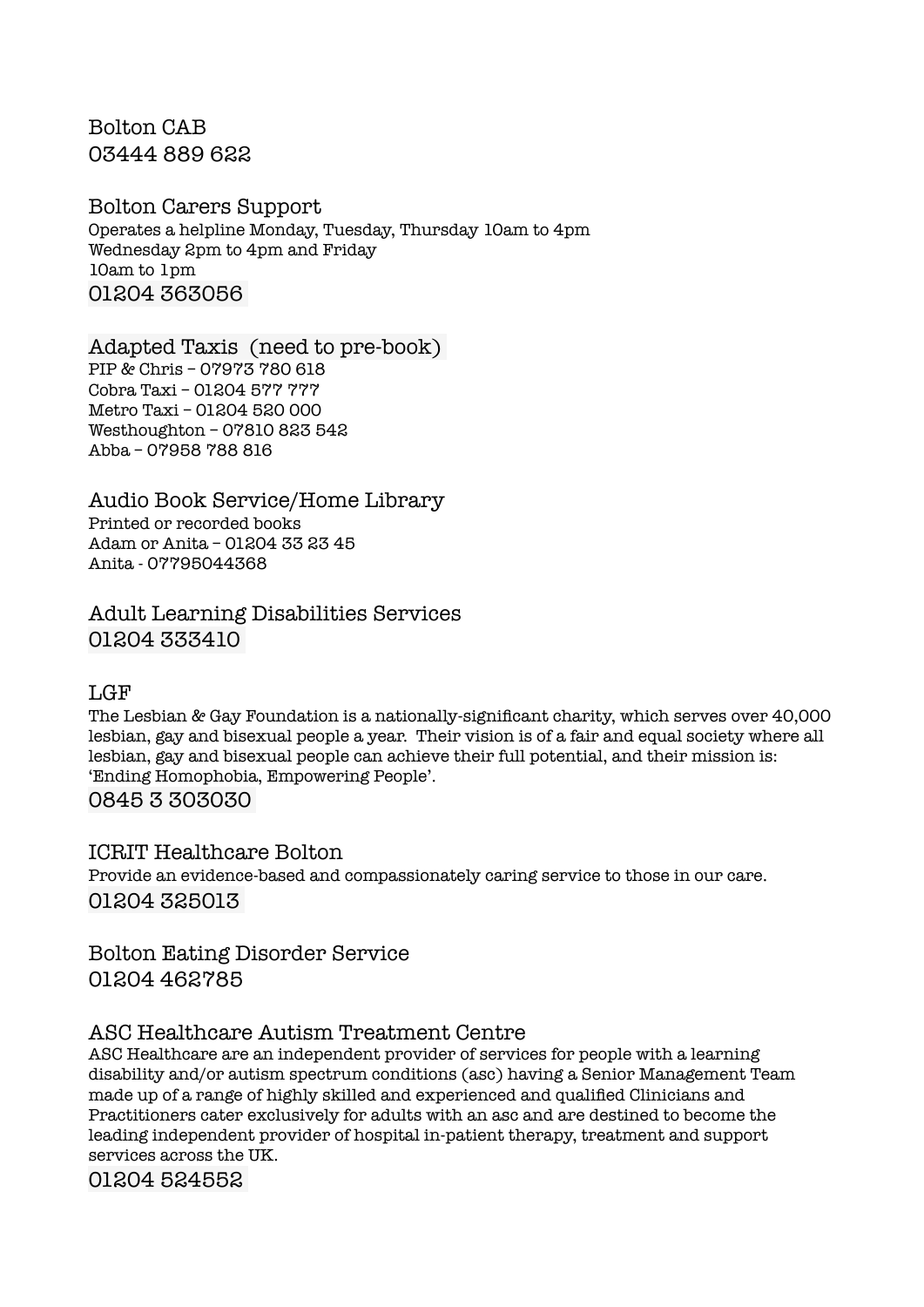#### Bolton CVS

Bolton CVS is a charitable company which exists to support voluntary and community organisations and positively promote voluntary action in Bolton.

Our vision is of a sufficiently resourced and sustainable voluntary and community sector which successfully meets the diverse and changing needs of the people of Bolton. 01204 546010

#### Urban Outreach Bolton

Urban Outreach is a Christian Charity providing a person-centred approach to support the most disadvantaged, vulnerable and complex adults and young people in Bolton. Established in 1990 our aim is to be the most dependable and inspirational provider of support and care in the town. 01204 385848

Bolton Stroke Recovery Service 01204 895940

Barnardos 01204 385662

Manchester Mind 0161 769 5732

Age UK 01204 382411

Bury/Bolton ME/CFS Support Group 01204 575 613

The Brain Charity 0800 008 6417

AFC Masters (Football club for people with disabilities) (01204) 337176

Alzheimer's Society 01204 386696

BASH Bolton Asphasia Self Help Group 0161 950 3216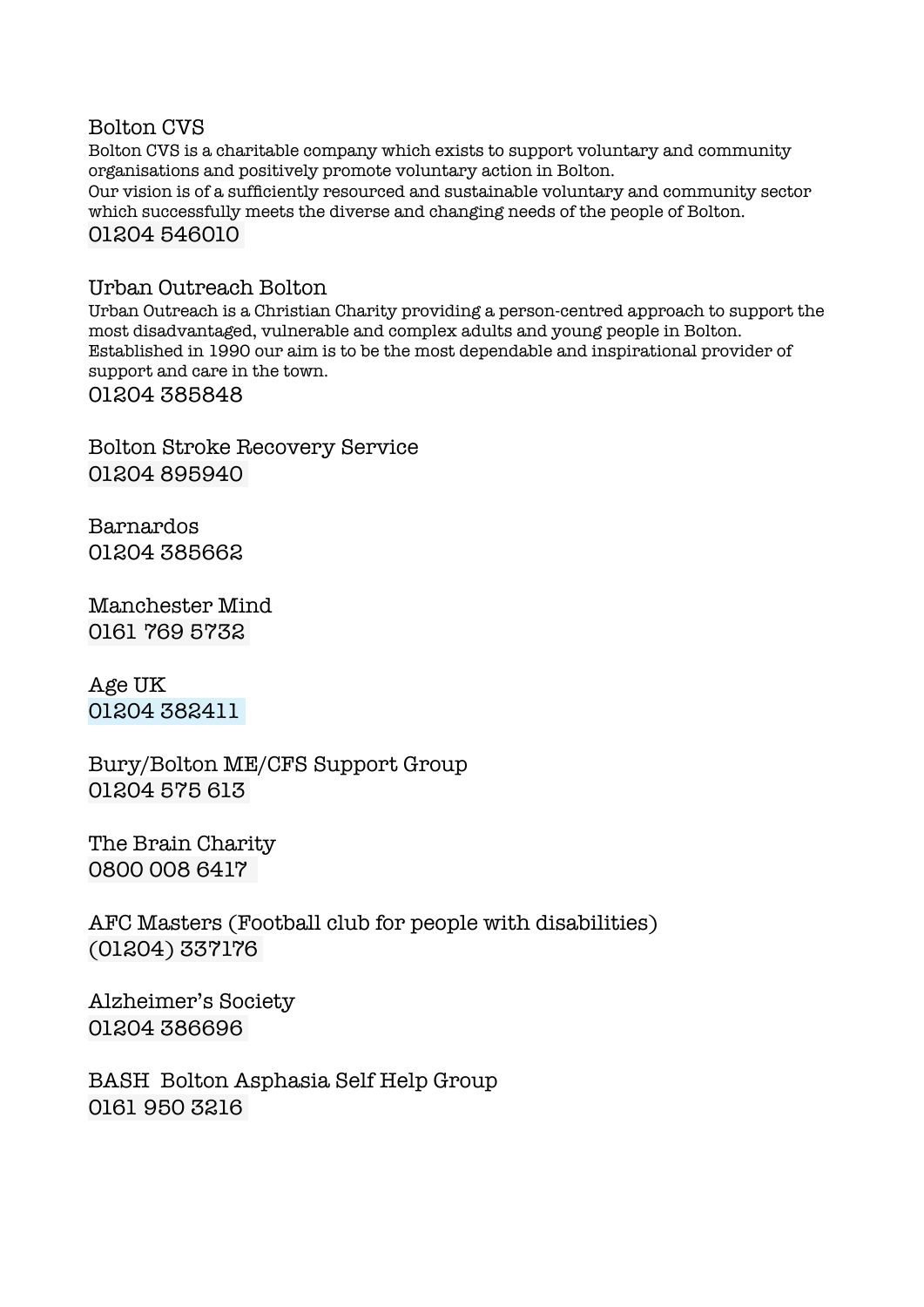#### BASIC (Salford patients)

Established provider of neuro rehab including cognitive therapies for brain and spine injured patients. Those living outside of Salford may have to pay for services or seek funding through their local authority or NHS commissioner. 0161 707 6441

Bolton Dementia (Bury Office) 075959 68360

Bolton & District MS Society 01204 853 285

Bolton Adult Autism Support 01204 337537

Hyperactivity and Neuro Developmental Family Unity Link (H.A.N.D.F.U.L.) 01204 794 979

Brain Tumour Support Group 01454 414355

Crossroads Crossroads is a not for profit organisation dedicated to supporting, serving and strengthening carers and those with care needs. 01204 365025

#### Halliwell Befriending Service

S.A.F.E. Project – Safe activities for the Elderly, enhancing our referred Over 50's

- Escorted shopping
- Sit-in service for carers
- Make new friends
- Keeping in touch with your community
- Social Events

01204 840808

Horwich Breakaway Club Meet weekly on Thursday evening 7.30 - 9.15pm. Social Club for people with Learning Difficulties. 01204 692997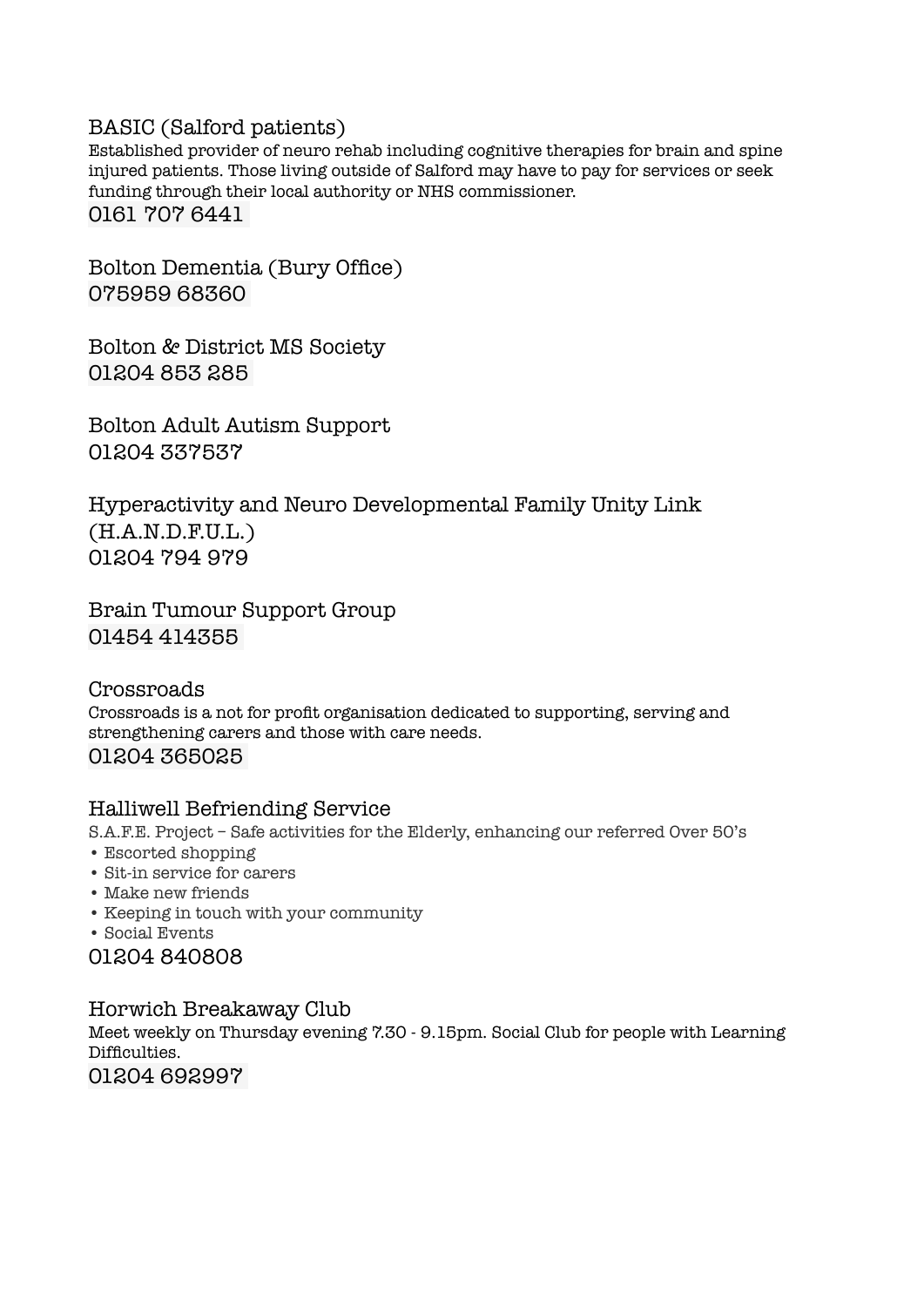# Horwich Visiting Service

Volunteers spend one hour a week befriending the elderly, lonely or isolated people of Horwich in their own homes. Volunteers visit an older person once a week in their own homes, to listen to them and chat with them and become a friend.

### 01204 669408

#### Making Space

For every person with care and support needs to have access to personalised, outcome focused services that are delivered with dignity, respect and compassion and support them to enjoy an everyday life.

01204 848871

#### MND Association

Provide a range of support services for patients, families and carers including access to specialist nurses via referral. 08088026262

#### Parkinson's UK

Provide a range of support services for patients, families and carers including access to specialist nurses via referral.

0808 800 0303

#### Seva Dal

Non-profit group, raise awareness of health conditions for the over 50's in the Hindu Community. Encourage local people to meet regularly and discuss on topical issues. Seek advice, especially lone male/female/widows or those who's English is a second language. 01204 392404

#### The Backup Trust

Back Up exists to transform the lives of everyone affected by spinal cord injury. That means delivering a range of services to build confidence and independence back into people's lives, and offering a support network when it is needed most. 0208 875 1805

Encephalitis Society 01653 692583

#### Wheels for All Sessions

Wheels for All Initiative is a nationally recognised programme for children and adults with disabilities and additional needs engaging them in cycling. Using specially adapted cycles the activities are physically and mentally stimulating. 01204 33 2323

#### Gtr Mcr Neuro Alliance

Helps people find appropriate neuro support and services including families and carers. Provides programmes for vocational rehabilitation and re-ablement. Works with schools, organisations and groups educating young people about neuro and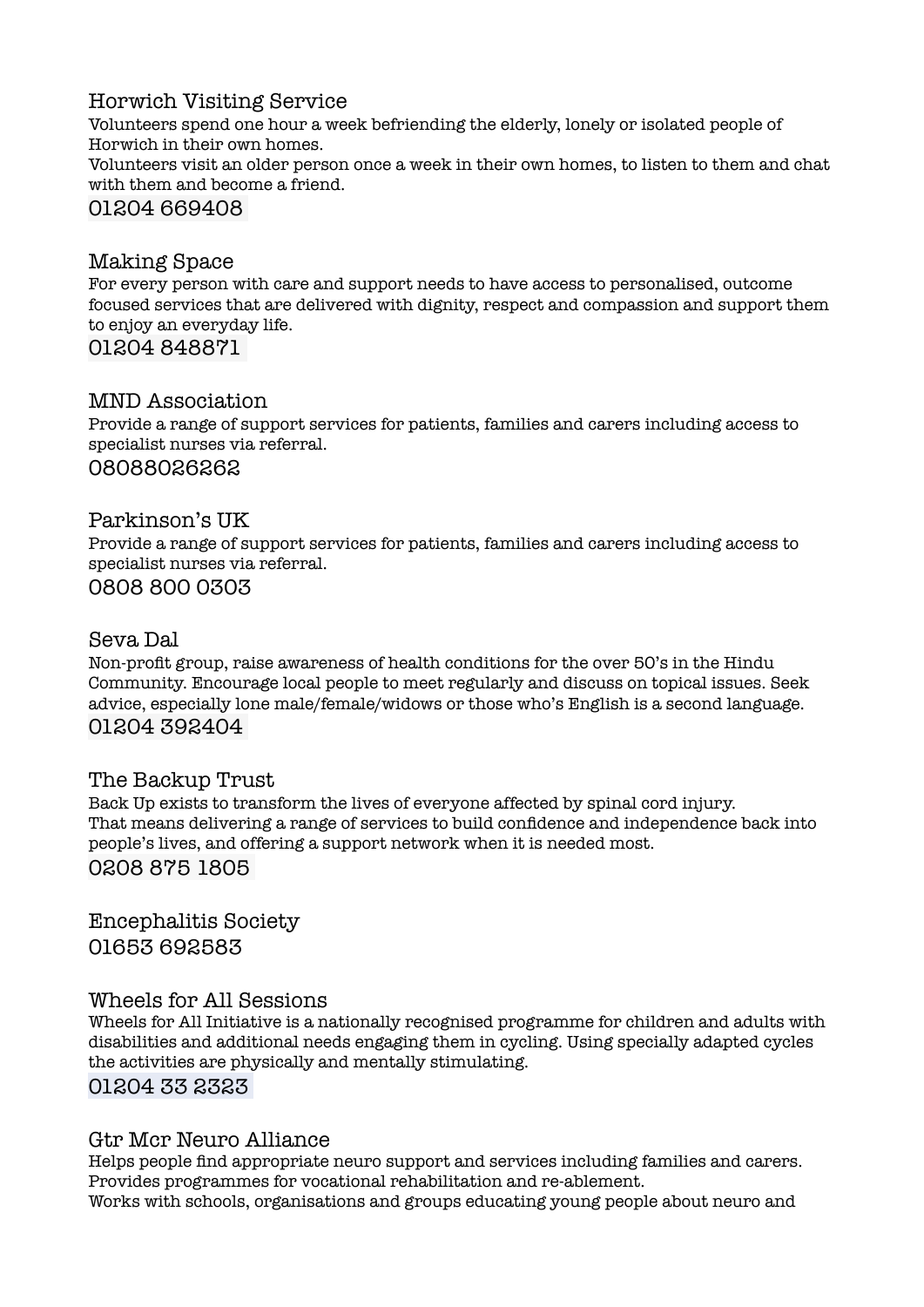supporting them to make healthy lifestyle choices. Holds meetings, activities and events, where people can talk to professionals, clinicians and each other. Helps with appeals, complaints and application forms including benefits. Is pro-active in the Greater Manchester community as part of professional bodies and groups campaigning for fair treatment and change. [contact@gmna.co.uk](mailto:contact@gmna.co.uk)

CFS/ME Yoga Group Lisa – 07708 036 636

Parkinson's Yoga Group Details from the Community Neuro Rehab Team or Parkinson's Nurse

Disabled Living Equipment of all types for a wide range of needs and disabilities 0161 607 8200

Friends of Moss Bank Park

Working in the Walled Garden and the Rockery restoring areas that many people remember from their youth 01204 696943

Jigsaw Stroke Group Support for those living with Stroke Lynn Bridge - 01204 387704

Men in Sheds (support for men through woodwork and socialising) Lancashire Wildlife Trust, Bury Road – Thursday 10.00-13.00 The site is open every Thursday 09.30-16.00 Monday to Friday 10.00-13.00 Willow Hey Community Project – offering help and support to people who want to grow their own food, weekly community gardening and practical skills session open every Thursday 9.30-4pm Doe Hey Grove, Farnworth, BL4 7HS Monday - Friday 10 - 1pm

NHS Choices and One You Wide range of information, support and advice to becoming healthier <https://www.nhs.uk/pages/home.aspx> <https://www.nhs.uk/oneyou>

Remap Charity Supporting disabled people to live more independent lives by designing and making equipment tailored to individual needs John Moutrie – 01204 669 336 Roy Gibbins – 01204 596 898